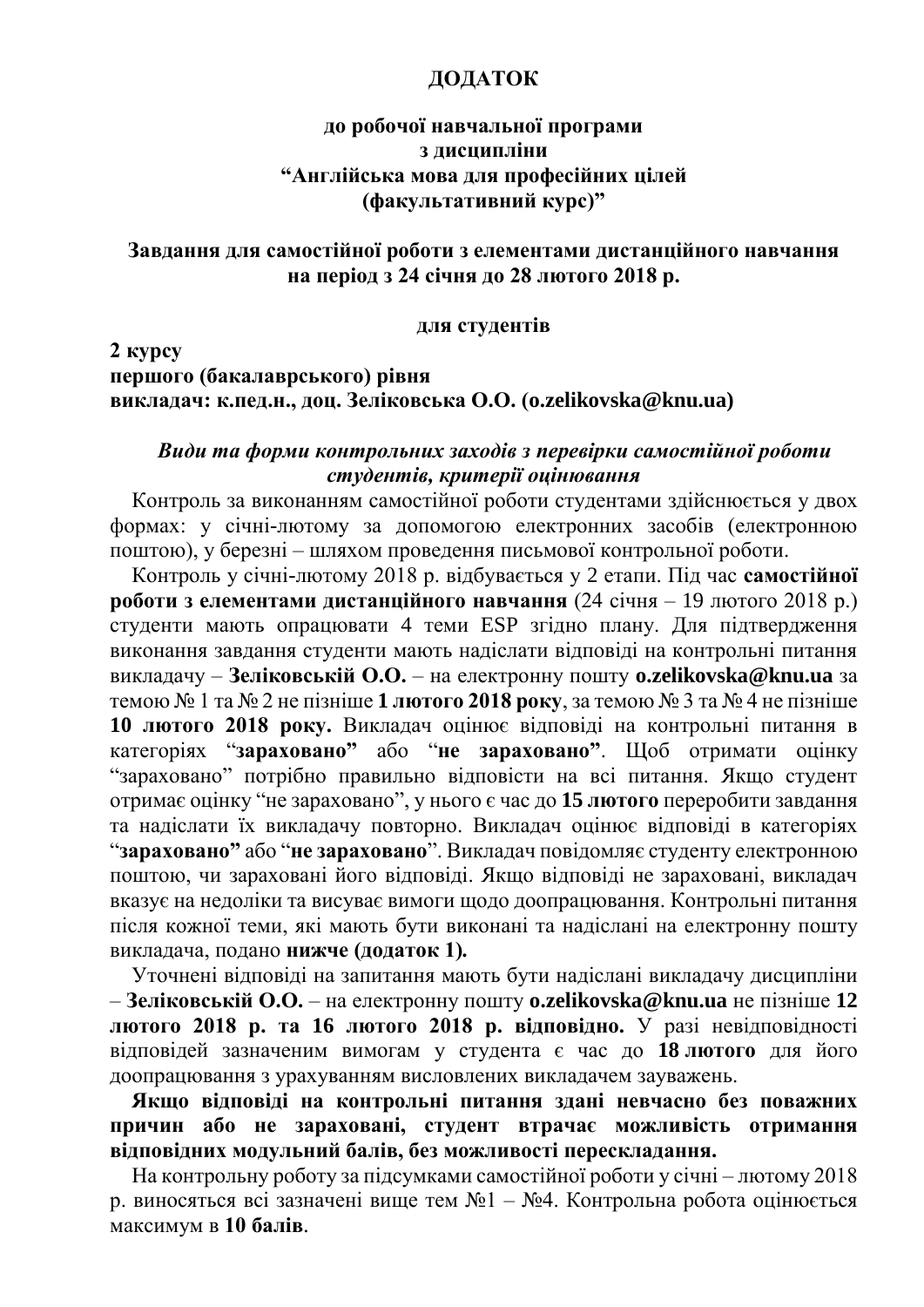Контрольна робота буде проведена на першому або другому занятті з курсу у березні 2018 р.

На **другому етапі** самостійної роботи (19 лютого – 28 лютого 2018 р.) кожен студент має підготувати есе на одну запропонованих тем. Тема есе погоджується з викладачем.

Есе є самостійною роботою студента, написаною на основі вивчення наукової літератури та опрацювання джерел. Наявність та наукове обґрунтування власного погляду чи власного підходу до розв'язання проблеми є найбільш важливим критерієм високої оцінки есе. При оцінюванні особлива увага звертається на рівень аналізу та узагальнень різних точок зору на проблему, послідовна аргументація викладеної позиції, переконливі висновки (пропозиції, прогнози). Тексти повністю або частково запозичені з Інтернету чи передруковані з підручника, монографії, статті не зараховуються. Рекомендована тематика есе подана в **додатку 2.**

Есе – це найпростіша наукова робота. Попри її малий об'єм і творчий характер, вона повинна зберігати стандартну структуру: 1) обсяг 4 сторінки друкованого тексту, *інтервал* між рядками 1,5; *шрифт* Times New Roman; *кегль* 14; *вирівнювання тексту* – по ширині; 2) структура: а) назва теми, зміст, ключові слова; б) вступ (актуальність та короткий огляд стану розробленості теми); в) основна частина та короткі висновки; г) перелік найважливішої використаної літератури та джерел.

## **Для самостійного опанування студентами у період з 24.01 до 23.02.18 р. виносяться такі теми, передбачені робочою програмою вибіркової навчальної дисципліни "Англійська мова для професійних цілей (факультативний курс)" :**

### *ESP:* **Topic 1. Input and output: the users' connection.**

- Describe the user relationship with computer input and output
- Explain how data is input into a computer system and differentiate among various input equipment
- Describe how a monitor works and the characteristics that determine quality
- List and describe the different methods of computer output
- Differentiate among different kinds of printers

### *ESP:* **Topic 2. Security and privacy: computer and the Internet**

Securing computing and cyber systems is a challenging task under different types of attacks from various malicious sources. Measures to be taken against these threats and attacks require a wide range of techniques from cryptography to data analysis. We conduct high-quality research on providing enhanced security and privacy for different types of wired/wireless systems, networks and applications

### *ESP:* **Topic 3. System analysis and design: the big picture**

This topic covers basic information analysis and logical specification of the system development process in an organizational context. It emphasizes the interactive nature of the analysis and design process. Today, more than ever, it is important to formulate plans and ideas in some structured manner before attempting to develop a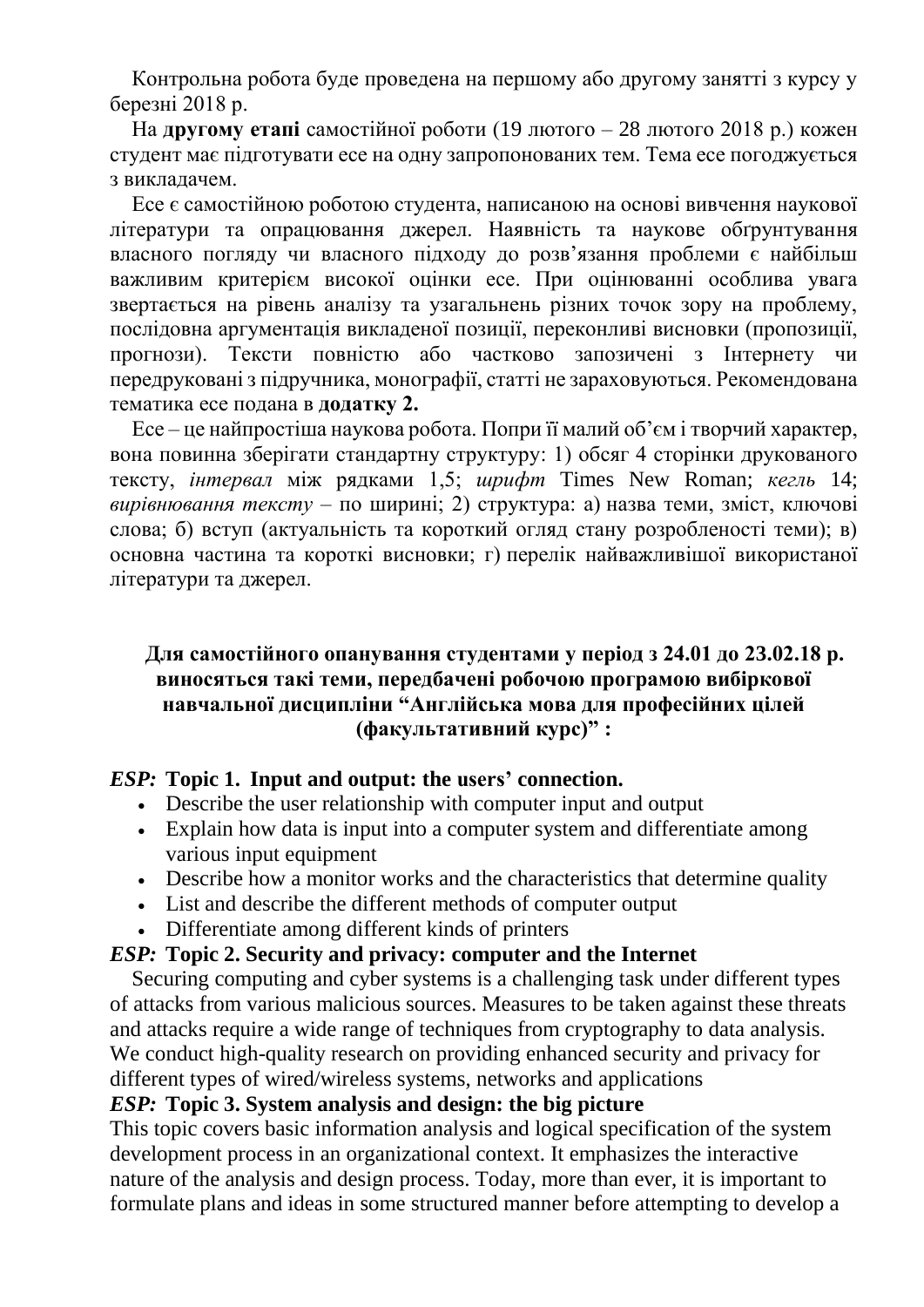solution to a problem or procedure. Most everything we do in life is a part of some system. In order to understand any system, the system must be analyzed.

# *ESP:* **Topic 4. Programming and languages: telling the computer what to do**

In general, the programmer's job is to convert problem solutions into instructions for the computer. That is, the programmer prepares the instructions of a computer program and runs those instructions on the computer, tests the program to see if it is working properly, and makes corrections to the program. The programming activities could be done, perhaps, as solo activities, but a programmer typically interacts with a variety of people. For example, if a program is part of a system of several programs, the programmer coordinates with other programmers to make sure that the programs fit together well. If you were a programmer, you might also have coordination meetings with users, managers, systems analysts, and with peers who evaluate your work-just as you evaluate theirs.

Each type of computer has its own machine language. In the early days of computing, programmers had rudimentary systems for combining numbers to represent instructions such as add and compare. By today's standards, the programs were not convenient for people to read and use. The computer industry quickly moved to develop assembly languages.

*Додаток 1*

#### **Контрольні питання,**

#### **відповіді на які студент надсилає на електронну пошту викладача не пізніше 1 лютого 2018 р.**

*(подається коротка, тезисна (до 300 знаків), відповідь на кожне питання).*

## *ESP:* **Topic 1. Input and output: the users' connection**

1. Most people use mouse as their printing device. Give a reason why someone might prefer to use one of the other printing devices described in the text.

2. Do you think that voice input is practical for your own use?

3. If price were not a consideration, what kind of printers would you buy for your home or business personal computers?

#### *ESP:* **Topic 2. Security and privacy: computer and the Internet**

1. Give your reasons for the following statement. An active badge may help an organization to maintain security, but it also erodes the employee's privacy.

2. Spammers claim that antispamming legislation violates their First Amendment right to free speech. Is this a legitimate argument? Why/why not?

3. Why might businesses be reluctant to report computer crimes committed against them?

#### **Контрольні питання,**

### **відповіді на які студент надсилає на електронну пошту викладача не пізніше 22 лютого 2018 р.**

*(подається коротка, тезисна (до 300 знаків), відповідь на кожне питання).*

#### *ESP:* **Topic 3. System analysis and design: the big picture**

1. Which qualities of a system analyst do you consider to be the most important?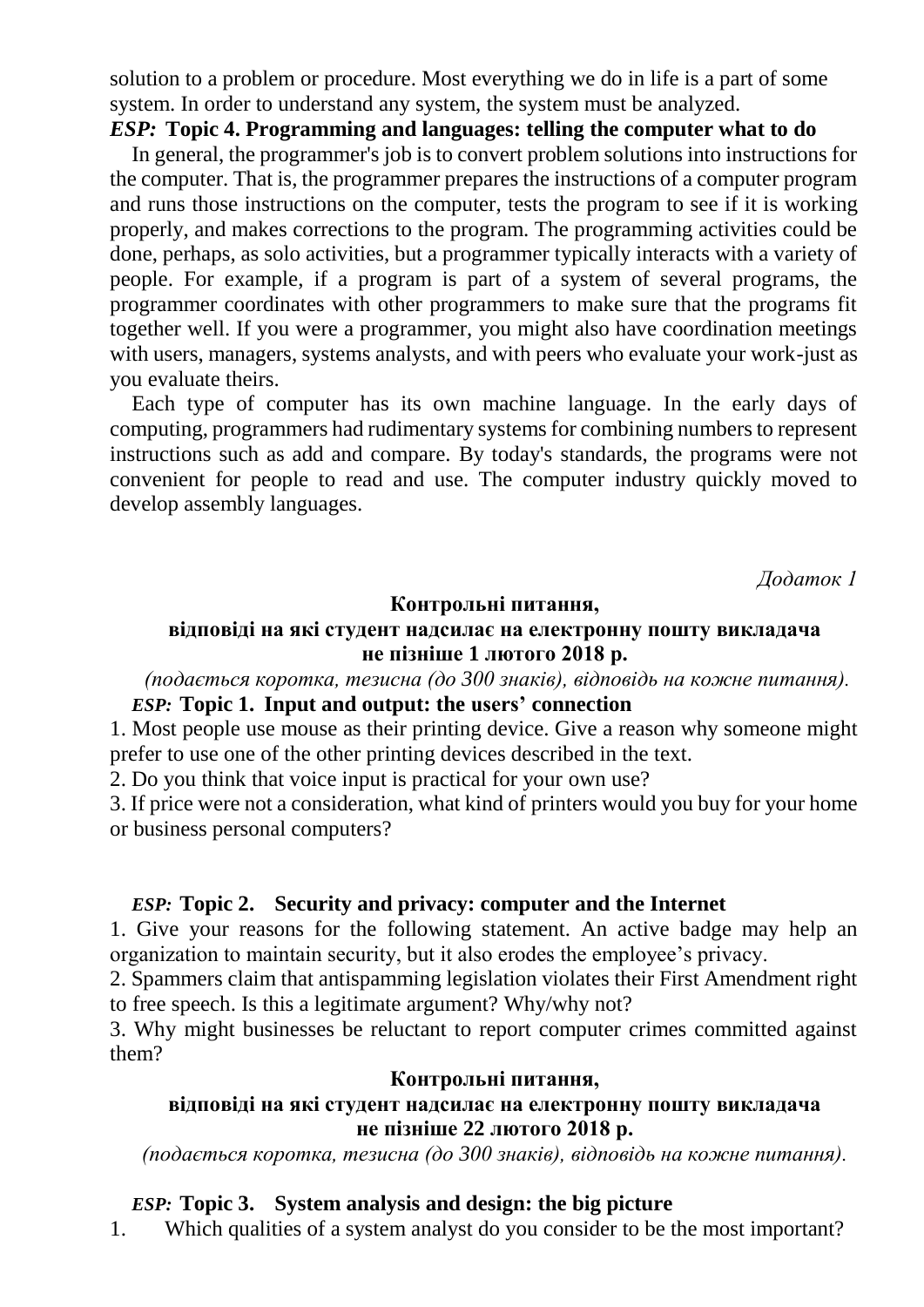2. Would the following most likely be good projects for acquisition by purchase, for outsourcing, or for in-house development?Give reasons for one of the options bellow:

- a. An inventory control system for Pizza franchise
- b. A payroll system for a small retailer
- c. A system to process market research data gathered for new toys to be produced by the country's largest toy manufacturer

3. System evaluation can be done by the analyst and client organization or by the independent evaluating team. Give one strength and one weakness of each approach and support your idea.

# *ESP:* **Topic 4. Programming and languages: telling the computer what to do**

1. It has been noted that among other qualities, good programmers are detail-oriented/ Why might attention to detail be important in the programming process?

2. In addition to insisting on proper documentation? Managers encourage programmers to write straightforward programs that another programmer can easy follow. Comment on the occasions when a programmer might work with a programme written by another programmer. Under what circumstances might a programmer completely take over the care of a programme written by another. If you inherited someone else's program? About which you knew nothing, would you be dismayed to discover minimal documentation?

3. Should students taking a computer literacy course be required to learn some programming?

## *Додаток 2* **Теми для есе (другий етап, термін виконання – до 25 лютого 2018 р.)**

- 1. What is the future of input /output devices
- 2. Different types of computer crime and the difficulties of their discovery and prosecution.
- 3. How viruses work, the damage they can cause, and procedures used to prevent this damage.
- 4. Aspects of securing corporate data, including software and data security
- 5. Threats to personal privacy posed by computers and the Internet. What actions can maximize your privacy?
- 6. Why do you need system analysis and design?
- 7. Preliminary investigation of Systems Development Life Cycle.
- 8. What is the range of purposes that computer languages are used for?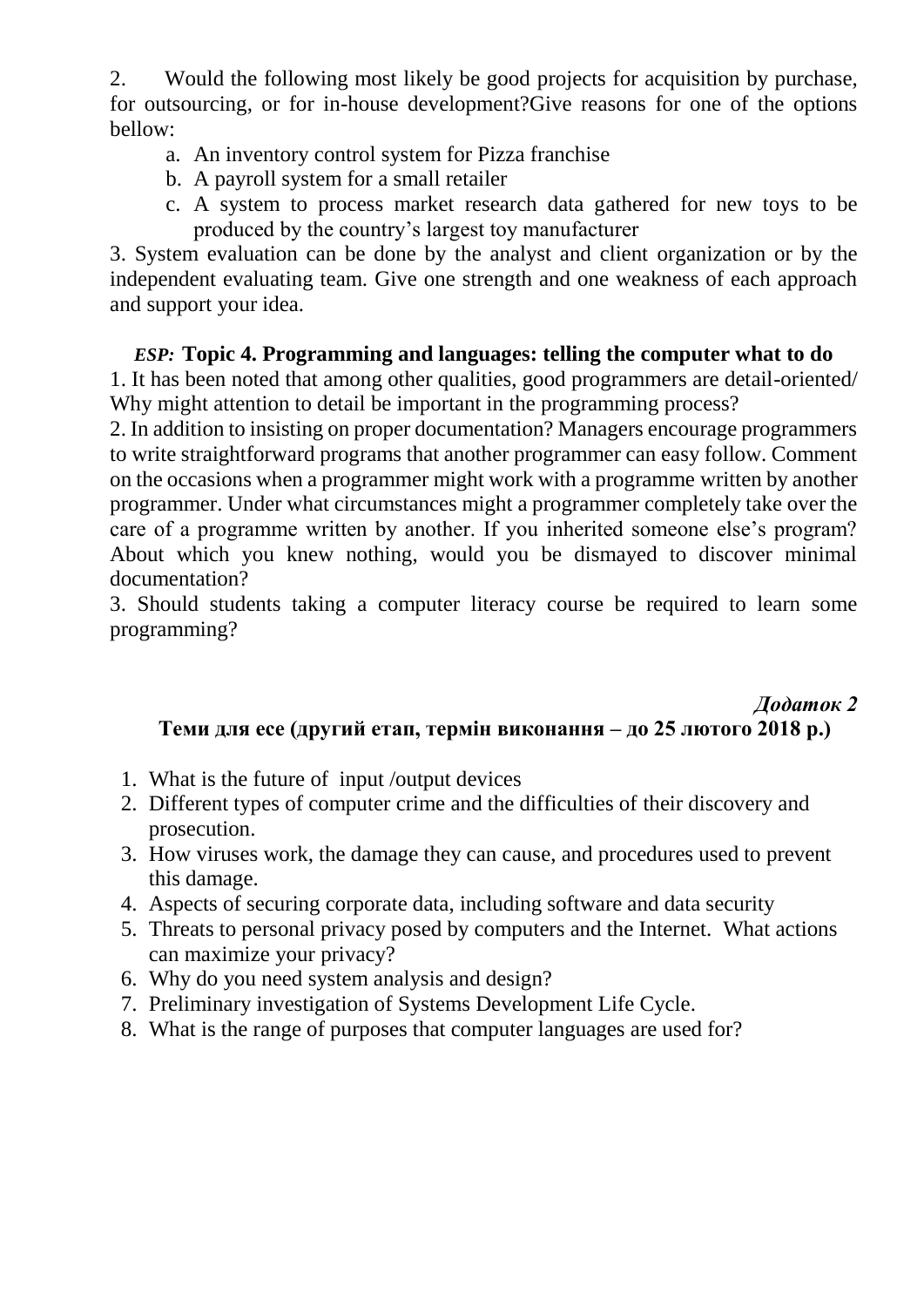**Основна література для виконання самостійної роботи на першому етапі:** Solovey N.V., Bugulov I.M. Computers today. Personal computing. Internet. Communication and programming: Computer Technology text for EFL science students. Complies the work of several US and British Computer Technology textbooks. – "Kyiv University" publishing Centre, 2008. – 184 p.

Повний список рекомендованої літератури для написання відповідей на запитання та підготовки до контрольної роботи можна знайти у робочій програмі з курсу "Англійська мова для професійних цілей (факультативний курс)".

## **Основна література**

- 1. Solovey N.V., Bugulov I.M. Computers today. Personal computing. Internet. Communication and programming: Computer Technology text for EFL science students. Complies the work of several US and British Computer Technology textbooks. – "Kyiv University" publishing Centre, 2008. – 184 p.
- 2. Esteras S.R. Infotech: English for computer users. Student's Book. Fourth ed. – Cambridge University Press, 2008.
- 3. Esteras S.R. Infotech: English for computer users. Teachert's Book. Fourth ed. – Cambridge University Press, 2008.
- 4. Esteras S.R., Fabre E.M. Professional English in use: Computers and Internet (intermediate & advanced). Cambridge University Press. 2007.
- 5. Vince, Michael, Paul Emmerson. First Certificate Language Practice. English Grammar and Vocabulary. – Oxford: Macmillan, 2003. – 343 p.
- 6. Vince, Michael. Macmillan English Grammar in Context: Advanced. Oxford: Macmillan, 2008. – 208 p. – CD-ROM – ISBN 978-1-4050-7052-2, Unit 18, pp. 82-87.
- 7. Stawiska, Monika. English++ English for Computer Science Students. Cracow, 2008.

### *Додаткова.*

- 1. Harry Henderson. Encyclopedia of Computer Science and Technology. Revised Edition. 2009.
- 2. Барановська Т.О., Кашкарова Т. П. Навчально-методичний посібник до підручника «Professional English in Use. ICT. For Computers and the Internet». 2013.

# *Інтернет-джерела:*

- 1. http://www.newscientist.com
- 2. [www.webopedia.com](http://www.webopedia.com/)
- 3. [https://www.english4it.com](https://www.english4it.com/)
- 4. [www.logitech.com](http://www.logitech.com/)

# *Словники:*

- 1. [www.ldoceonline.com](http://www.ldoceonline.com/)
- 2. [http://www.lingvo.ua](http://www.lingvo.ua/)